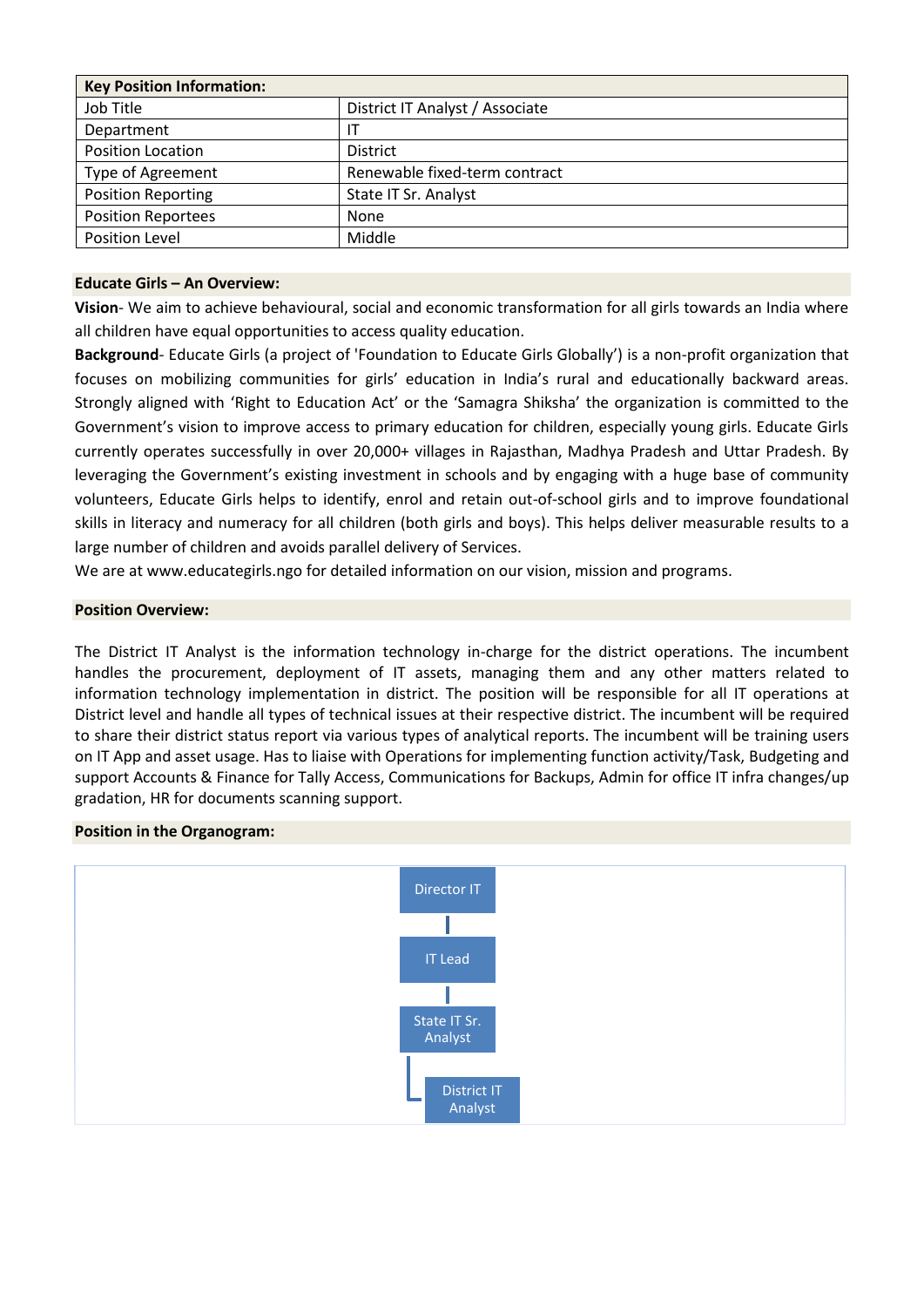#### **Position Key Responsibilities:**

- Install and configure computer hardware operating systems and applications.
- Monitor and maintain computer systems and networks.
- Help staff or clients through a series of actions, either face-to-face or over the phone, to help set up systems or resolve issues.
- Troubleshoot system and network problems, Diagnosing and solving hardware or software faults.
- Replace parts as required.
- Provide support, including procedural documentation and relevant reports.
- Follow diagrams and written instructions to repair a fault or set up a system.
- Support the roll-out of new applications.
- Set up new users' accounts and profiles and deal with password issues.
- Respond within agreed time limits to call-outs.
- Work continuously on a task until completion (or referral to third parties, if appropriate).
- Prioritize and manage many open cases at one time.
- Rapidly establish a good working relationship with customers and other professionals, such as software developers.
- District level procurement and Budget planning and management.
- Test and evaluate new technology.
- Conduct electrical safety checks on computer equipment.
- Asset Management: Allocation, Tagging and tracking, transfer, maintain all type of asset records.
- Backup: Responsible to take users data backup.
- Reporting: Responsible to share district requirement and progress reports via various and analytical reports.
- Training: Train users on IT application, process and assets uses.
- Provide solution to end user to any type of IT issues (Hardware, Software), Troubleshooting software, laptops, desktops, printer, scanner issues.
- Software license management
- Asset Management
- Setting up Local Area Network, MIS & Reporting, File server, Firewall, Network and Device Security, IT Security Policies, Access management.

# **Desired Incumbent Profile:**

**Personality:** Self-driven, result-oriented with a positive outlook and a clear focus on high quality output. Excellent conceptual and analytical skills. Demonstrable ability to think strategically, innovatively and practically to ensure achievement of desired change objectives. Proactive approach to problem-solving with strong decision-making capability. Strong organizational skills that reflect ability to perform and prioritize multiple tasks seamlessly with excellent attention to detail. Very strong interpersonal skills and the ability to build relationships with multiple stakeholders. Empathic communicator, ability to see things from the other person's point of view. Ability to get along with variety of individuals and a team-player. Willingness to travel up to 25% of the time at the state/district/village level in programme geographies

**Work Life Balance:** Must be mature and domestically secure. Able to manage travel without upsetting domestic situation. Able to work extended hours on occasions when required.

**Technology skills:** Must be adept in use of MS Office, particularly Excel, Word & Power point and ideally Access or similar database to basic level, Internet and email. Open for learning and adapting to new technologies being introduced in the organization.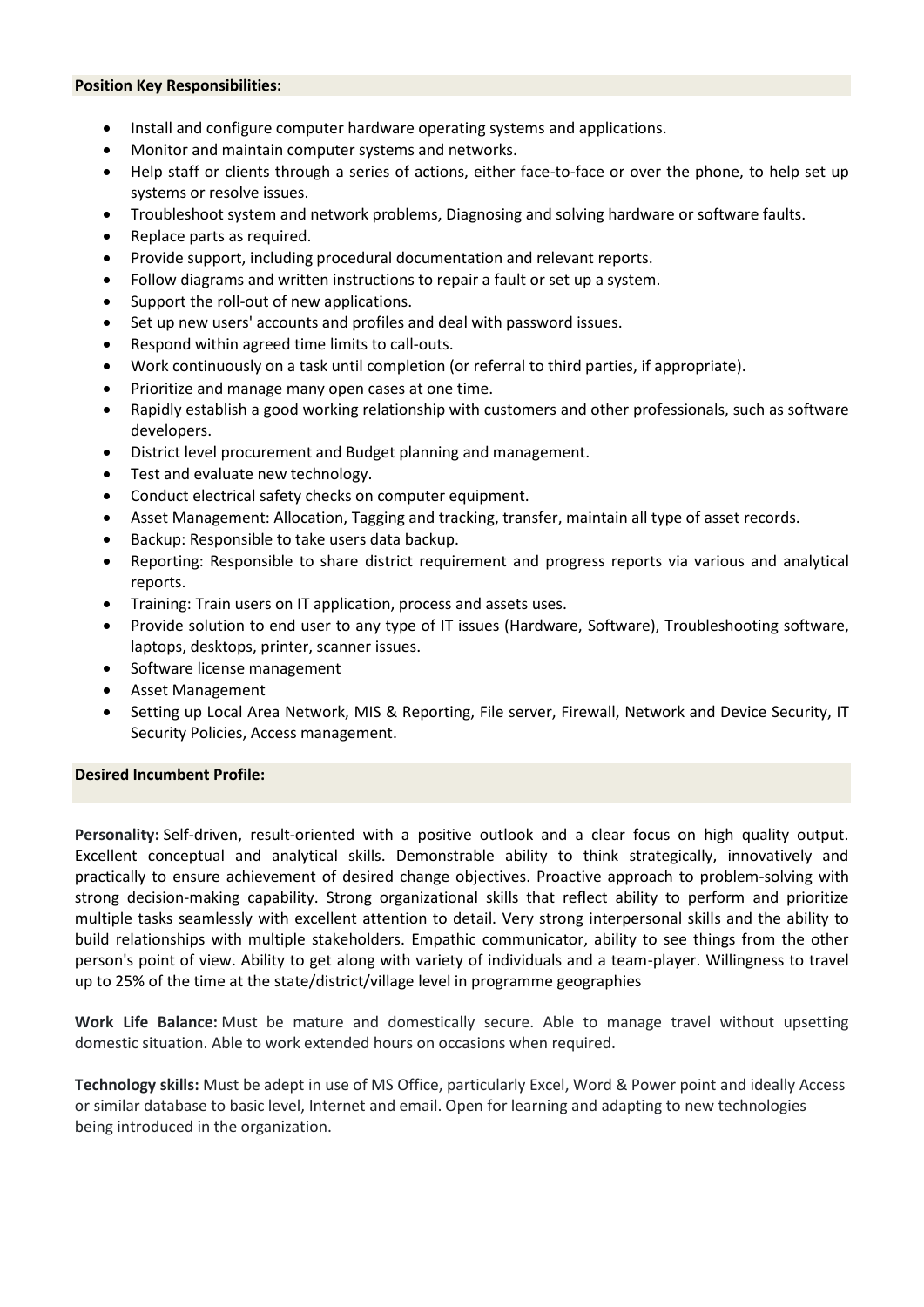## **Specific Job Skills & Values:**

- Excellent working knowledge of computer systems, security, network and systems administration, databases and data storage systems (Servers), and phone systems, Data center management.
- Firm grasp on IT infrastructure and operations best practices.
- Excellent project management skills and strong ability to prioritize.
- Experience leading and managing large IT projects and rolling out IT infrastructures across various technologies.
- Experience leading and managing large IT team.
- Experience to handle escalations.
- Excellent listening and questioning skills, combined with the ability to interact confidently with clients to establish what the problem is and explain the solution.
- Good Experience in Call management, People management, Vendor Management, TAT management.
- Experience in making and managing Budget and having knowledge about IT procurement.
- Sound contextual knowledge of local issues, organizational relationships, social and cultural constraints and realities, and environmental conditions, Right to Education, Child Psychology, and Community Motivation
- Demonstrated ability to cultivate relationships, collaborate with individuals in a culturally diverse setting and build consensus;
- Ability to multitask and perform under stress situation
- Ability to treat people equally irrespective of gender
- Integrity towards the work and ability to "know & do" what is right
- Striving to lead by performance excellence
- Working effectively and inclusively with a range of people both within and outside of the organization
- Empathy
- Good knowledge of MIS , report preparation and presentation skills
- Knowledge about server, Network and app testing and their functionality.
- Good knowledge on various operating system: Windows, Linux, Android etc.
- Vendor and supplier networking and management.
- Strong Learning and grasping capacity and a good memory of working of software and operating systems
- Good negotiation skills

# **Adherence to Code of Conduct & EG Policies:**

All existing & new employees shall ensure that they at all times act in compliance with EG's laid down Code of Conduct & adhere to all Policies of EG, including but not limited to Workplace Harassment Policy, Sexual Harassment Prevention and Redressal Policy, Child Protection Policy, Code of Conduct Policy, Whistleblower Policy, Work from Home Policy, Diversity and Inclusion Policy etc. EG has a zero-tolerance policy for all forms of discrimination.

# **Preferred Education Background:**

- Hold a graduate/post graduate degree in computer science, IT, MCA, M.Sc or similar qualification. Additional qualification will include Diploma in Software, Hardware and Networking. Certifications in technologies like ASP.NET, Python, Database Management, Cloud technologies, ITIL process knowledge and so forth.
- Fluent in Hindi and basic knowledge of English & local dialect.

# **Preferred Work Experience:**

• Minimum experience of 3-4 years in IT Hardware, Networking and Server Management (L1 & L2) Experience of setting up LAN, WAN, File Server, Firewall, Cloud services management, troubleshooting of Computers, Accessories and Peripheral devices. Also required is experience of Vendor Management, MIS and Reporting on IT services.